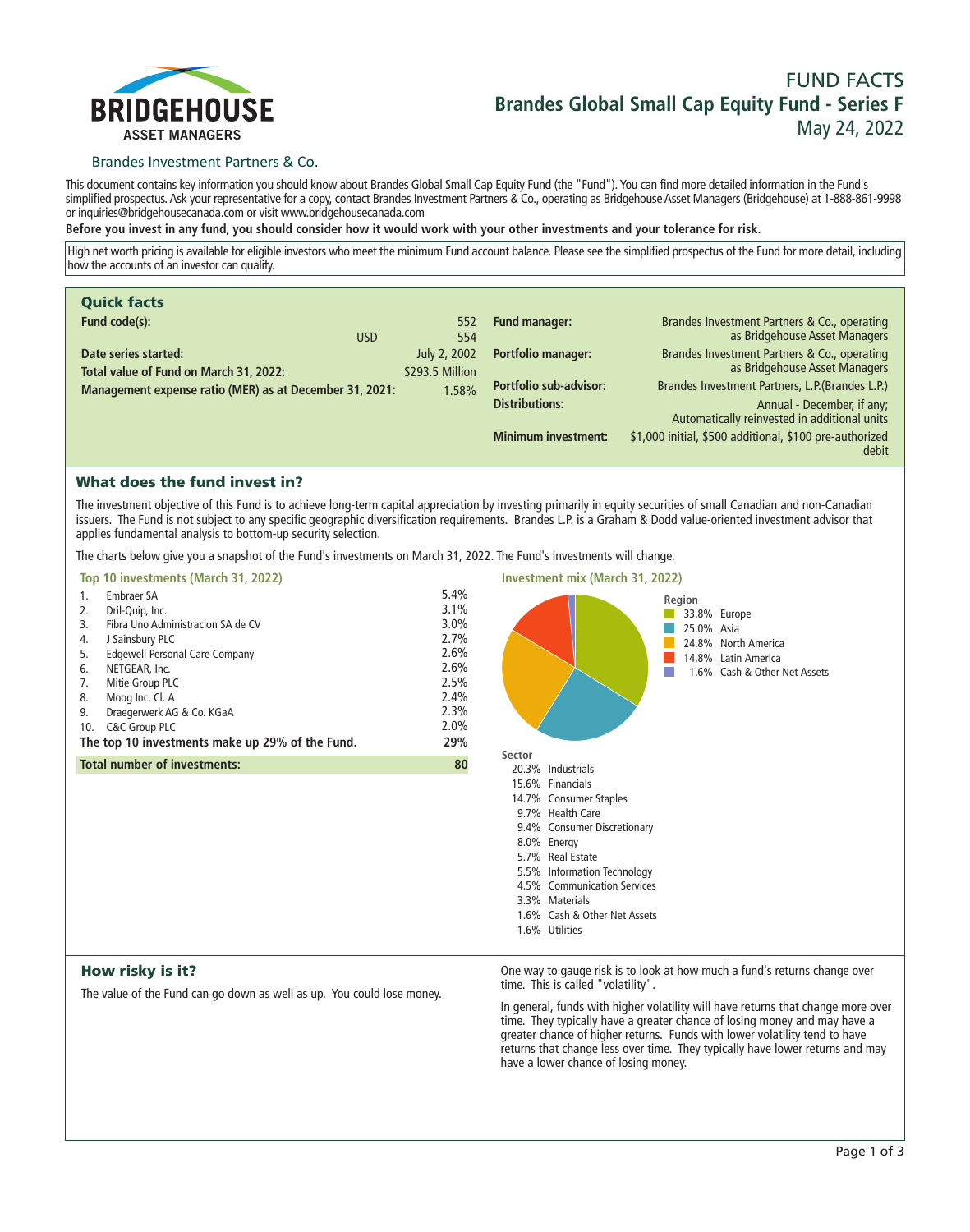

**For more information about the risk rating and specific risks that can affect the Fund's returns, see the Risk section of the Fund's simplified prospectus.**

**Like most mutual funds, this Fund does not have any guarantees. You may not get back the amount of money you invest.**

#### **Risk rating**

**Bridgehouse has rated the volatility of this Fund as Medium.**

**This rating is based on how much the fund's returns have changed from year to year. It doesn't tell you how volatile the fund will be in the future. The rating can change over time. A fund with a low risk rating can still lose money.**



# How has the fund performed?

**This section tells you how Series F units of the Fund have performed over the past 10 years. Returns are after expenses have been deducted. These expenses reduce the Fund's returns.**

**No guarantees**

#### **Year-by-year returns**

**The bar chart shows the Fund's Series F units annual performance for each of the years shown. The Fund dropped in value once in 10 years. The range of returns and change from year to year can help you to assess how risky the Fund has been in the past. It does not tell you how the Fund will perform in the future.**



#### **Best and worst 3-month returns**

**This table shows the best and worst returns for Series F units of the Fund in a 3-month period over the past 10 years. The best and worst 3-month returns could be higher or lower in the future. Consider how much of a loss you could afford to take in a short period of time.**

|                    | <b>Return</b> | 3 months ending  | If you invest \$1,000 at the beginning of the period |
|--------------------|---------------|------------------|------------------------------------------------------|
| <b>Best return</b> | $25.3\%$      | January 31, 2021 | Your investment would rise to \$1,253                |
| Worst return       | -22.1% +      | March 31, 2020   | Your investment would drop to \$779                  |

#### **Average return**

**If you invested \$1,000 in the Series F units of this Fund 10 years ago it would now be worth \$2,799. This represents an annual compound rate of return of +10.8%.**

| Who is this fund for?                                                                                                                                                                                                                                                                                                                                                                  | A word about tax                                                                                                                                                                                                                                                                                                                                                                                                                                                                       |
|----------------------------------------------------------------------------------------------------------------------------------------------------------------------------------------------------------------------------------------------------------------------------------------------------------------------------------------------------------------------------------------|----------------------------------------------------------------------------------------------------------------------------------------------------------------------------------------------------------------------------------------------------------------------------------------------------------------------------------------------------------------------------------------------------------------------------------------------------------------------------------------|
| • This Fund is suitable for investors who are long term investors and who<br>wish to add the appreciation potential of small Canadian and<br>non-Canadian companies to their portfolio.<br>This Fund is also available to be purchased in U.S. dollars.<br>This Fund is not suitable as a short term investment or for investors who<br>cannot tolerate a medium degree of volatility. | In general, you'll have to pay income tax on any money you make on a fund.<br>How much you pay depends on the tax laws where you live and whether or not<br>you hold the Fund in a registered plan, such as a Registered Retirement<br>Savings Plan or a Tax-Free Savings Account.<br>Keep in mind that if you hold your fund in a non-registered account, any fund<br>distributions are included in your taxable income, whether you receive them in<br>cash or have them reinvested. |

### How much does it cost?

**The following tables show the fees and expenses you could pay to buy, own and sell Series F units of the Fund. The fees and expenses - including any commissions can vary among each series of a fund and among funds. Higher commissions can influence representatives to recommend one investment over another. Ask about other funds and investments that may be suitable for you at a lower cost.**

#### **1. Sales charges**

**This Series of units does not have a sales charge option.**